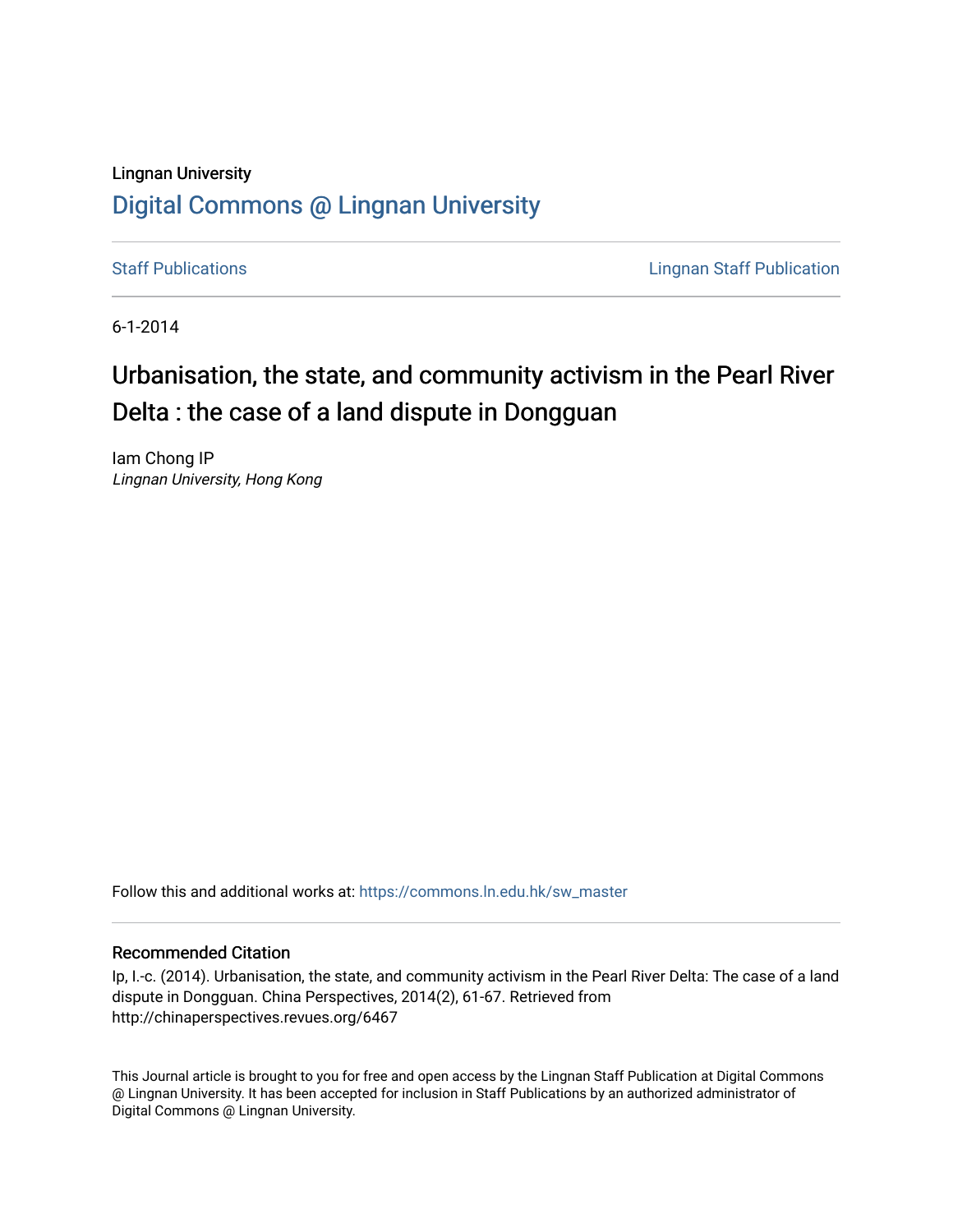# Urbanisation, the State, and Community Activism in the Pearl River Delta

The case of a land dispute in Dongguan

IAM-CHONG IP

ABSTRACT: While the "state-led urbanisation" argument highlights the dominance of state power in China's urban process, the notion of "local state/village corporatism" pays attention to the significant stake of local governments and their rural collectivities in economic development and urban growth, especially in the region of Guangdong's Pearl River Delta. Yet, these two arguments overlook the multiple forms of collectivities, including the communal land system, local clanship, and territories of folk religion, and their participation in the urban process. This article adopts a more structural approach by seeing the "urban process" as the socio-spatial reorganisation of and struggle over "the collective" in the capitalist socio-spatial relations of production. With the ethnographic study of Village Z in Dongguan, I argue that proletarianisation is not simply an integral part of the urban process but also the background against which communal imagination and the cellular form of activism take their shapes. Local collectivities do not necessarily share the interests and values of the developmental states but counteract the local states at all levels, thereby perpetuating contestation over **urban spaces.**

#### **KEYWORDS: activism, collectivities, proletarianisation, urbanisation, urban space.**

S cholars of Chinese cities agree on the centrality of the local state in the urban process over the past few decades. (1) Given the continuity of the state-socialist legacy in the land system and political governance, loc cholars of Chinese cities agree on the centrality of the local state in the urban process over the past few decades. (1) Given the continuity of the state-socialist legacy in the land system and political govervelopment, eviction, and even resettlement of residents.While the "state-led urbanisation" argument correctly draws attention to state power, the active role of society needs to be taken into account.<sup>(2)</sup> Others highlight localities, including local state and rural communities, as an institutional arrangement providing incentives and support to industrial and urban growth. (3) Although it is very likely that local state corporatism may foster economic growth and urbanisation, it is not clear that the converse is true. The conflict and separation between local state power and local society are noteworthy.<sup>(4)</sup> The objective of this article is to provide a politico-economic account of the multiple forms of collectivities, including the communal land system, local clanship, and territories of folk religion, and their contribution to urbanisation in the Pearl River Delta (PRD).

In this article, "urbanisation," rather than a simple aggregation of population and economic activities or conversion of an administrative village into a residential community (cungaiju), is an "urban process" in the political economic sense.This study, following yet modifying the critical approaches of urban sociology, sees the "urban process" of the Pearl River Delta region as the social reorganisation of and contestation over "the collective" in the capitalist socio-spatial relations of production. (5) Peri-urbanisation at the

village level is seen less as a functional outcome of capital logic than as an emergent and relationally "over-determined geography of dispossession and possibility." (6) In other words, while local states undergo urbanisation by ac-

The author would like to thank Professor Bettina Gransow-van Treeck and two anonymous reviewers for their valuable comments and suggestions to improve the article.

- 1. Kam Wing Chan, Cities and Invisible Walls: Reinterpreting Urbanisation in Post-1949 China, London, Oxford UP, 1994; Jianfa Shen, Kwan-yiu Wong, and Zhiqiang Feng, "State-Sponsored and Spontaneous Urbanisation in the Pearl River Delta of South China, 1980-1998," Urban Geography,Vol. 23, No. 7, 2002, pp. 674-694; Ying Xu, Bo-sin Tang, and Edwin H. W. Chan, "State-led Land Requisition and Transformation of Rural Villages in Transitional China," Habitat International, Vol. 35, No. 1, 2011, pp. 57-65.
- 2. You-tien Hsing, The Great Urban Transformation: Politics of Land and Property in China, Oxford, Oxford University Press, 2010, p. 15.
- 3. Jean C. Oi, "Fiscal Reform and the Economic Foundations of Local State Corporatism in China," World Politics, Vol. 45, No. 1, 1992, pp. 99-126; Him Chung and Jonathan Unger, "The Guangdong Model of Urbanisation: Collective Village Land and the Making of a New Middle Class," China Perspectives, No. 2013/3, pp. 33-41.
- 4. Minxin Pei and Xueliang Ding have long noticed that Chinese "gradualist" economic reform and localisation of economic power, without formal democracy and a system of checks-and-balances, often result in "decentralised predatory states"that engage in embezzlement of public properties and resources. Minxin Pei, China's Trapped Transition: The Limits of Developmental Autocracy, Cambridge, Harvard University Press, 2006. Xueliang Ding,"The Illicit Asset Stripping of Chinese State Firms," The China Journal, No. 43, 2000, pp. 1-28.
- 5. Manuel Castells, "Theory and Ideology in Urban Sociology," in C. Pickvance (ed), Urban Sociology: Critical Essays, London, Methuen, 1976, pp. 60-84.
- 6. Neil Brenner, David J. Madden, and DavidWachsmuth,"Assemblage Urbanism and the Challenges of Critical Urban Theory," City,Vol. 15, No. 2, 2011, pp. 225-240; Ananya Roy,"The 21st-Century Metropolis: New Geographies of Theory," Regional Studies, Vol. 43, No. 6, 2009, pp. 819-830.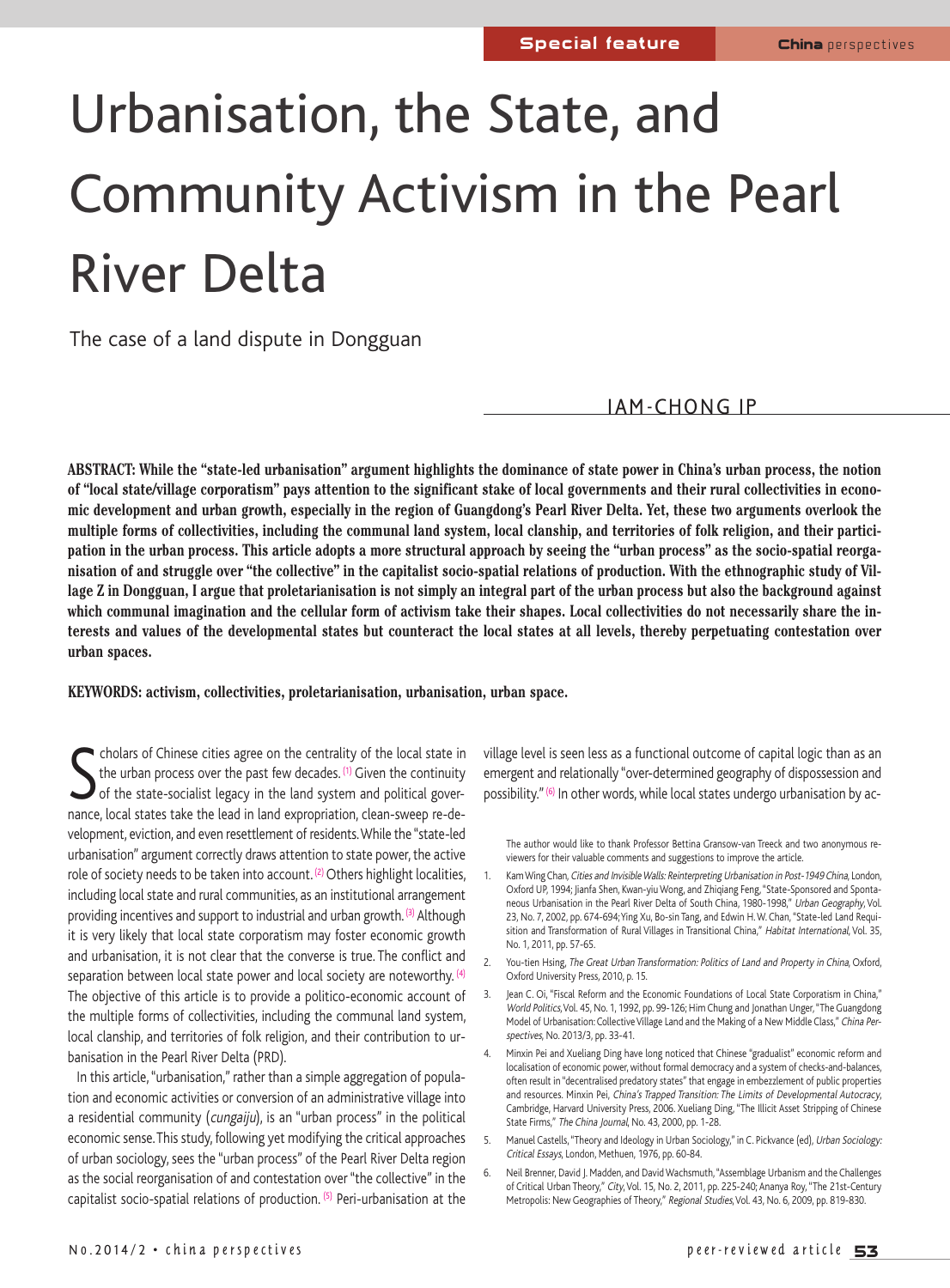tively mobilising their resources to re-define, expand, and consolidate their urban territory and economic functions, other social actors also consciously engage in struggles over physical and imagined territories.  $(7)$  These state and non-state agents interact with one another in constituting the socio-spatial dynamic, i.e., the "over-determined geography." This not only results in capital accumulation in a new urban setting by dispossession of peasant's collective property, but also constitutes the new conditions for new communal imaginary and practice. In this study of the fringe of the metropolitan region of the PRD, I argue that the dynamic between class restructuring, communal imagination, and the cellular form of activism is an integral part of the stateled urban process in Guangdong. This process is not simply a conflict of interests between the predatory state and the populace. Indeed, both find their own agency, albeit in opposite directions, in the capitalist urban process.Village cadres, in collaboration with township and city governments, play the roles of landlord, broker, planner, and builder, alienating themselves from village life and exerting their power over the community from afar. Most villagers, with a heightened awareness that mastery of their individual as well as community lives is almost impossible, are besieged by state-sponsored urbanisation and capitalist development. Their resistance against proletarianisation runs parallel to reclaiming entitlement to their home territory.

The data presented here are drawn mainly from intensive fieldwork and ethnography conducted from 2005 to 2007 in Village Z of Dongguan, an industrial region of the PRD known as "the factory of the world," with some follow-up work continuing into 2013. Apart from in-depth interviews with 20 villagers, including ordinary villagers, entrepreneurs, and cadres, and countless casual chats, I participated in villagers' festive celebrations, wedding banquets, lion dance competitions, and an election day assembly. <sup>(8)</sup>

In this article, I firstly outline the urban context and path of Village Z. I then move on to analyse the restructuring process of class relations with a focus on proletarianisation and the rise of power elites over the past three decades. Against this background, communal imagination and practices have become prolific, especially in local resistance against state-led projects of urbanisation and in electoral struggles. The conclusion discusses its implications for understanding contested urban spaces in contemporary China.

#### **Urbanising the Pearl River Delta**

Dongguan, the southern tip of Guangdong Province and the south-eastern portion of the PRD, was known as the home town of emigrants to Hong Kong as early as the Mao era. Its rapid industrialisation since the early 1980s was first perpetuated by the return of overseas Chinese running factories for contract manufacturing in Hong Kong as well as Taiwan. In the late 1990s, the export volume of its joint ventures and foreign companies was already the second largest in the PRD, and it was called one of the "Four Tigers of Guangdong" (Dongguan, Nanhai, Shunde, and Panyu). (9)

Over the past three decades, despite a huge influx of capital and labour, population growth in Dongguan has been so moderate that the local community has been shrinking in the demographic sense. According to official statistics, the number of migrant labourers in Dongguan has outnumbered the local population since the late 1990s, reaching 3.95 million in 2011 compared with 1.85 million local residents. (10) Another dramatic change occurring in local society is the rapid reduction of arable land, from 1.18 million acres in 1978 to 0.58 million acres in 2010. (11) Collective ownership and agricultural use of land has quickly given way to urban and industrial land use under state ownership over the past three decades.

Yet, the schematic model of modernisation fails to capture the social complexity of this rapid process.While I agree with some scholars on the relative popularity of the corporatist model of Guangdong's urbanisation, in which rural collectivities have a significant stake in urban and economic development, <sup>(12)</sup> I doubt that it is the general rule even within the PRD region. My case study offers a different story, featuring class polarisation, social conflict, and moral tension, and reveals dimensions of the urban process neglected by previous research. While some villagers had accumulated wealth and were happy with their new urban way of life, most shared an ambiguous feeling of loss as well as a strong sense of deprivation in the process of proletarianisation. This is also the first impression I gained from my fieldwork in 2005, when the land dispute was still going on in Village Z, an administrative village community with an area of 3.2 square kilometres in Township S, on the northern fringe of Dongguan City.  $(13)$  Although the administration categorises the village as "rural," its urban nature dates back to the late 1980s, when industrialisation, land expropriation, and proletarianisation were firstly triggered. Its path of socio-spatial development has long been a part as well as an example of the great urban transformation of the PRD region.

#### **Village Z: New industrial society**

Village Z was an administrative village (xingzhengcun), equivalent to a production brigade in the Mao era, comprising 11 village groups (cunmin xiaozu) or production teams (shengchandui). Its population composition remained simple until export-led manufacturing brought in a large number of rural migrant workers from other provinces in the late 1980s. From 1999 to 2011, the local population of Village Z grew by only 13% to 2,308, while the temporary migrant population reached 3,585 at a growth rate of 74%. According to local villagers and cadres, official censuses seriously underestimated the number of migrant workers.On the one hand, the demographic change eventually resulted in a growing sense of threat and loss among villagers.On the other hand, locals maintained a strong status distinction from migrant workers in terms of household registration, occupation, customs, and way of life, as demonstrated by patterns of land use and neighbourhood segregation. After economic reform, villagers gradually moved out of their old villages to build new homes in a new residential area on either side of a highway.The old pre-Deng era buildings were largely rented out to migrant workers. To the northeast and the southwest of the local neighbourhood, i.e., the old village and new residential area, was the massive construction of factories and worker dormitories, along with large pieces of empty land expropriated by local cadres for future development. Local people retreated from most of their former territories to their turf located right at the centre of the village (see Map 1).

- 7. You-tien Hsing, The Great Urban Transformation, op. cit., pp. 7-15.
- 8. I have to admit that gender bias is the major weakness of my fieldwork. The stories are told largely from the viewpoints of male informants because most women felt too shy to chat with me in private or remained mostly silent in the presence of husbands and fathers
- 9. Dongguan Bureau of Statistics, Dongguan Statistical Yearbook 2000, Beijing, China Statistics Press, 2000, pp. 454-455.
- Dongguan Bureau of Statistics, Dongguan Statistical Yearbook 2012, Beijing, China Statistics Press, 2012, p. 58, p. 96.
- 11. Dongguan Bureau of Statistics, Dongguan Statistical Yearbook 2012, p. 58. No statistics available after 2010.
- 12. Him Chung and Jonathan Unger, "The Guangdong Model of Urbanisation," art. cit., No. 2013/3, pp. 33-41.
- 13. To ensure anonymity, all names of places and persons have been changed.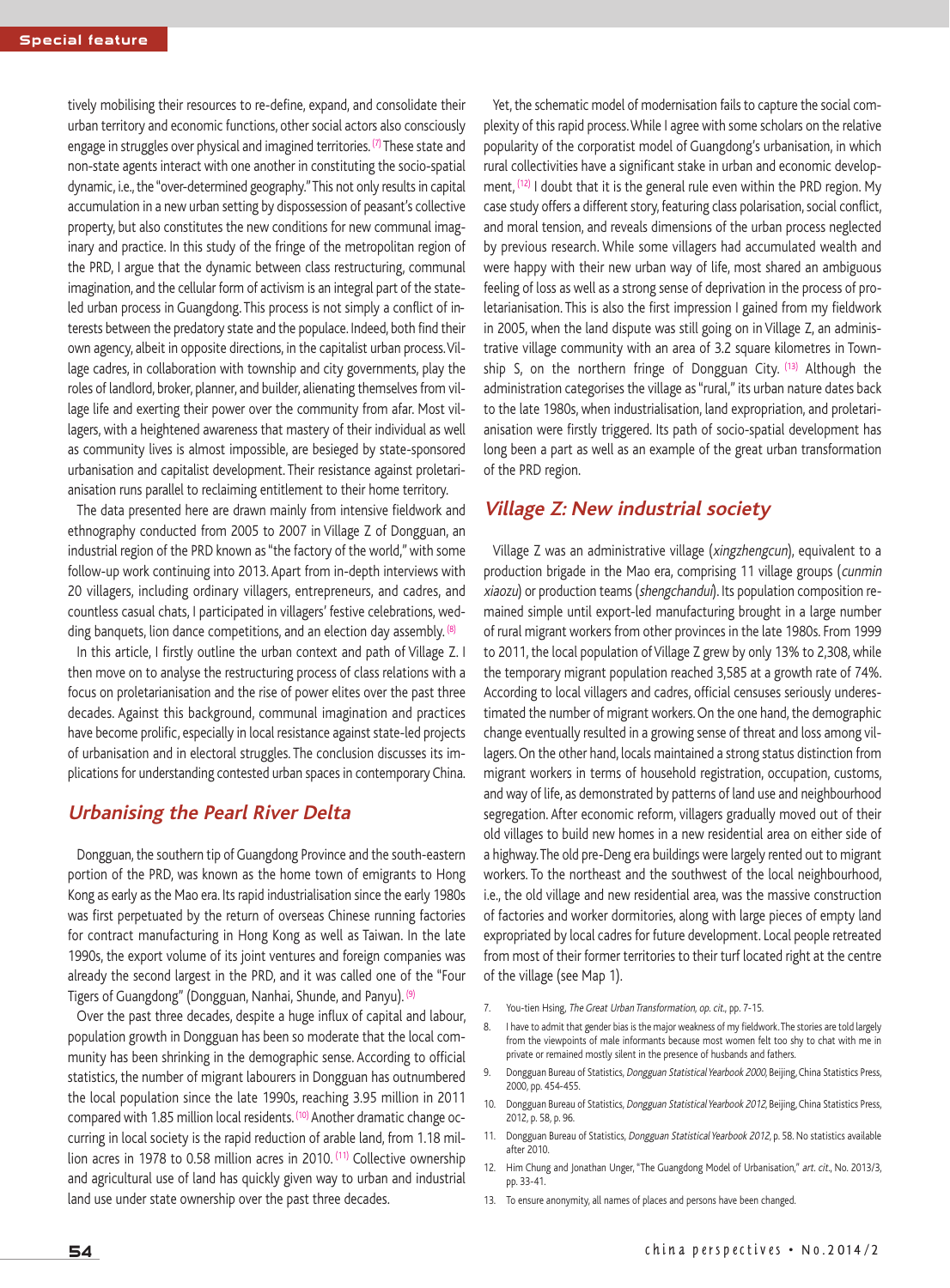

In recent years, very few residents have been proud of their village's economic development. At first sight, this is a grievance over economic wellbeing. It is true that compared to the highly industrialised districts of Dongguan, such as the villages of Changan Town and Humen Town, Township S and Village Z failed to build up a solid economic base. Yet villagers' inferiority complex was not the major source of their frustration. As some residents observed, only factory owners, developers, and local cadres were able to take advantage of economic opportunities and their land to accumulate wealth. Villagers gradually realised that what market reform gave ordinary residents was a false hope or an impossible dream of achieving individual success in a money economy. Instead of jumping on the bandwagon of state-sponsored capitalism, they had the fate of proletarianisation thrust upon them, losing the land that was their means of subsistence and production. This is also the politico-economic background against which villagers looked for and revisited their collective identities.

## **The village as <sup>a</sup> class society**

The socio-economic effects of China's market reforms in the 1980s have been a hot topic among researchers of socialist countries. Victor Nee's argument that direct producers rather than cadres benefited from market transition was challenged by those who emphasised the factors of lingering institutional mediation and paths of market penetration. <sup>(14)</sup> These factors, as Ivan Szelenyi and Eric Kostello pointed out in their scrutiny of various socialist and post-socialist countries, (15) have become more crucial in determining the allocation of resources in the latter phase of economic reform

and in particular economic sectors such as land transactions and the privatisation of state-owned property. In the case of China's economic reform, the wealth-equalising effect caused by the rise of local markets for agricultural products in the late 1970s and early 1980s has been gradually neutralised by industrialisation and urbanisation since the 1990s.There followed a thriving literature that specified the sectoral mechanisms of market creation out of state and collective property rights, and their implications for social stratification. (16) In this light, this paper focuses on the impact of this dramatic shift in market reform on the class experience, social relations, and communal politics of Village Z.

#### **Lost in market transition**

Some villagers aged over 50 still vividly remembered the golden years of agricultural reform when they firstly enjoyed good harvests and freedom in production and market exchange. Huang Xiong, aged 60, felt very proud of the economic achievements of the early 80s:

The early 1980s was the first time for me to have so much grain at home.Villagers' homes were not big enough to store it all. Everyone worked very hard. We harvested 600-800 catties per mu while the average in the past was merely 500 catties. The system of work points and restrictions on grain distribution were cancelled. We ate as much as we wanted. Indeed, the harvest was much more than our subsistence needs. The market price for grain was good, too. Our cash revenue increased a lot. The land of our village was almost the best in Dongguan. That was another reason for our good harvests.

His memory of the early phase of economic reform contrasts with his experience as a peasant in the Mao era of collectivisation. His personal story is a small part of the whole picture of China's rural economy featuring decollectivisation and price reform from 1979 to 1984. The annual growth rate of agricultural product value reached 7.7%. (17)

Yet after the mid-1980s, the dramatic growth of the rural economy gave way to sluggish development with the shrinking effect of decollectivisation and price reform. The village committee and Party branch secretary of Village Z began taking over management of the land and encouraged villagers to quit agricultural production, intending to develop the land for industrial and commercial purposes in the future. In return, each villager was entitled to an annual payment of 500-1,000 yuan. Most villagers admitted that they did not have much objection to it at that time because they had placed high expectations in other businesses. Huang Qiang is an example. In 1990, Qiang, a young man of 27, was happy to lay down the burden of

- 15. Ivan Szelenyi and Eric Kostello, "The Market Transition Debate: Toward a Synthesis?", American Journal of Sociology,Vol. 101, No. 4, 1996, pp. 1082-1096.
- 16. Yanjie Bian and Zhanxin Zhang,"Marketisation and Income Distribution in Urban China, 1988- 1995," Research in Social Stratification and Mobility, No. 19, 2002, pp. 377-415; Andrew G. Walder, "Political Office and Household Wealth: Rural China in the Deng Era," The China Quarterly, No. 186, 2006, pp. 357-376; Andrew G. Walder, Tianjue Luo, and Dan Wang,"Social Stratification in Transitional Economies: Property Rights and the Structure of Markets," Theory & Society, Vol. 42, No. 6, 2013, pp. 561-588.
- 17. Yifu Justin Lin, "Rural Reforms and Agricultural Growth in China," The American Economic Review, Vol. 82, No. 1, 1992, pp. 34-51.

<sup>14.</sup> Victor Nee, "A Theory of Market Transition: From Redistribution to Markets in State Socialism," American Sociological Review, Vol. 54, No. 5, 1989, pp. 663-681; Andrew Walder, "Property Rights and Stratification in Socialist Redistributive Economies," American Sociological Review, Vol. 57, No. 4, 1992, pp. 524-539; Jean Oi, "Fiscal Reform and the Economic Foundations of Local State Corporatism in China," World Politics, Vol. 45, No. 1, 1992, pp. 99-126.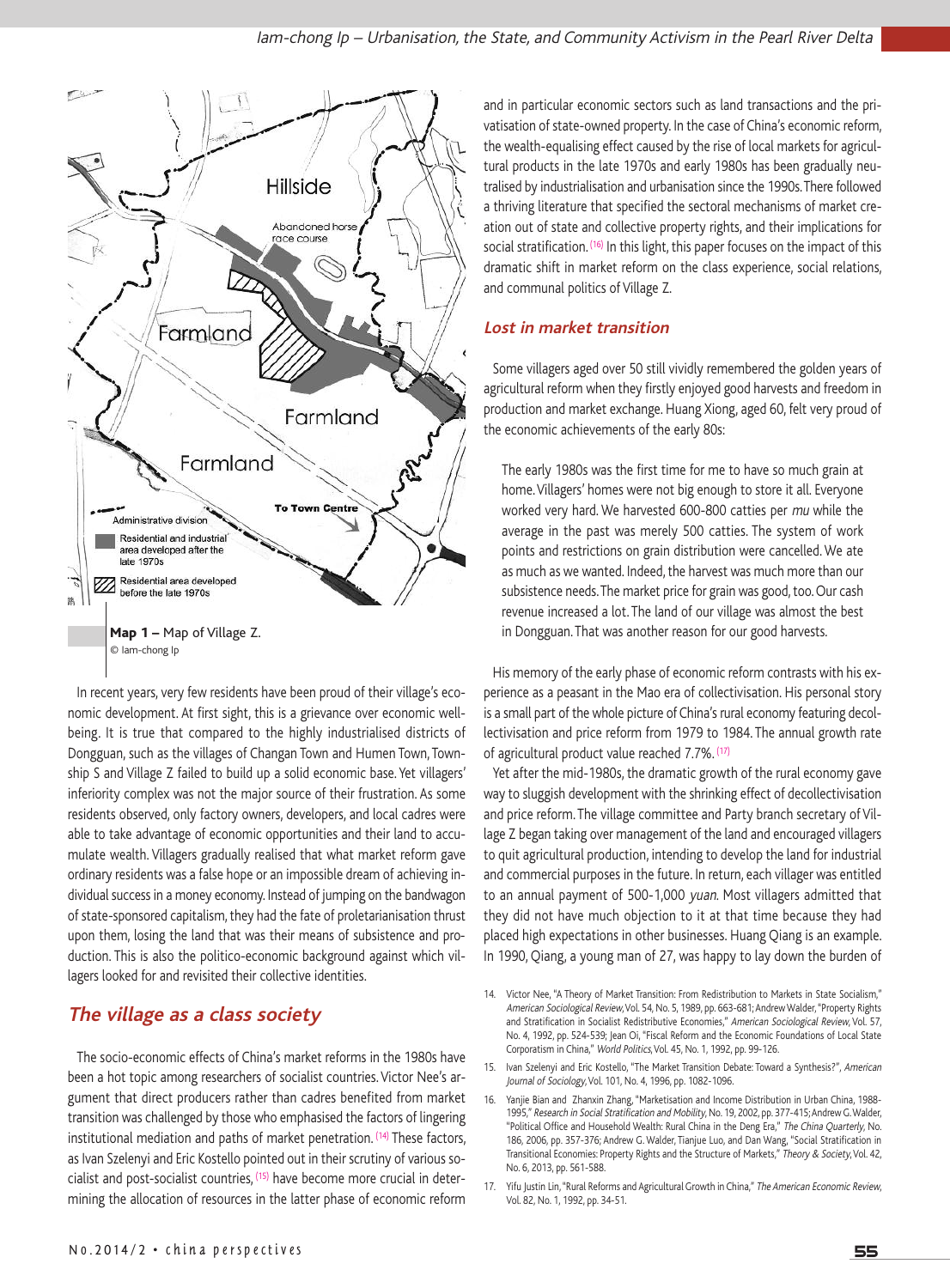agriculture and joined the rising industry of sand mining triggered by massive construction projects in the PRD. However, his business could not survive cut-throat competition from many other villagers like him.A few years later he returned to the village to work as a security guard and tractor driver.

In the 1990s, we could drive a tractor to deliver goods to customers. At that time, many people were building houses, and demand for transportation of construction materials such as brick, rock, and sand was huge. I earned 10,000-30,000 yuan per year. During 1994-1995, the township government suddenly revoked our licenses. Two years later, tractors were banned from the main roads. Violations were subject to heavy fines. We could only drive within the village, and deliveries were almost impossible.

Since then, Qiang has made a living from fishery and pig farming. Yet, in 2005, when I paid a visit to his home, he looked rather grim and nervous. He was worried about his livelihood again because the township government was launching a "Four Clean-ups" campaign (siqingli) to end all kinds of farming.At the age of 42, Huang Qiang had no option other than to look for a job as a security guard for a factory or on the security team of the village committee.

Instead of generating income from their land, some villagers were lucky enough to make a living, rather than gain much wealth, from renting out their surplus apartments to migrant workers. But the property market of Village Z was not as strong as that of the more prosperous regions of the PRD. Since the mid-1990s, some villagers have worked as self-employed cargo drivers who provide services for small factories and workshops. Huang Zhi, aged 36, was better-off than Qiang, earning a monthly income of 2,000-3,000 yuan with his cargo van. To sustain a successful business and cover the rising cost of gasoline, license fees, and tolls, especially during the years when Dongguan's manufacturing sector was shrinking, Zhi worked very hard and barely had time for his family.

The shift of market penetration has had an enormous impact on villagers' livelihood. Although the local market of crops and other sideline products in the early 1980s enabled most peasants to enjoy economic well-being, it failed to continue providing sufficient incentives for the growth of the rural economy after the mid-1980s. The capitalist path of development since the early 1990s, characteristic of industrialisation and urbanisation, deprived villagers of land use and gradually eliminated space for husbandry, fisheries, and informal economy. This process resulted in higher economic inequality, to the detriment of most ordinary villagers, particularly small traders and self-employed workers who had no strong ties with local cadres.

#### **The rise of local power elites**

The dramatic shift of market penetration from local and agricultural market to industrial capital and land development since the 1990s has meant something radically different to a handful of village elites. Since the early 1980s, a large number of foreign capitalists, usually overseas Chinese, began to make use of cheap village land to establish and expand their production sites. And until the late 1990s, the village committee and Party secretary held enormous power to dispose of collective land without accountability to those below or much restriction from above. It is an open secret that village cadres pocketed compensation for land transactions and development.

Huang Xingfeng, born in Village Z, emigrated to Hong Kong in the 1950s and then opened a small rattan manufacturing plant in the 1970s. In 1984, he moved its production to his home village and was granted a large piece of land in the north by the village secretary, but without signing any written contract. This was probably the beginning of the collusion of local power elites with foreign capital in developing the village's collective land for industrial and commercial use. Transactions and even speculation in land in the PRD were spurred by Deng Xiaoping's southern tour and his strong endorsement of economic reform in 1992. In the case of Village Z, the whole area in the north was eventually taken over by enterprise owners, real-estate developers, and speculators without any substantial compensation to the village committee. Since then, intense concern over land revenue, development, and use and misuse of government power has been endemic among villagers.

A ring of local state-party elites, including village Party secretary Huang Ganzhi and his associates, held positions in the village committee since the early 1970s under the patronage of township Party secretary Tang Binghua, thereby gaining wealth out of various under-the-table dealings. During the influx of overseas capital, land development, and speculation, they accumulated initial capital so quickly that they have been expanding their business networks in other parts of Dongguan since the mid-1990s. They not only built rows of luxury villas in a corner of the village, but eventually moved out of the village, and some even emigrated abroad, although they exercised power to their own absolute discretion in land-related affairs for more than 20 years. Despite patron-client relationships in the village and wealth trickling down to some villagers, these power elites have gradually lost their mass support since the late 1990s.

Huang Yingbang was somewhat exceptional among the local elites. In 1979, he built up his small workshop with remittances from his brother-inlaw in the United States. However, rather than from industrial production, his wealth came largely from smuggling raw materials restricted by the harsh import quota system in the 1980s. According to a local official in the township government, this was very common during the early years of economic reform, especially inTown S, located near the Dong River, the eastern tributary of the Pearl River. Despite Yingbang's involvement in illegal activities, he was very proud of not profiting from the seizure of collective land in his home village. And unlike Ganzhi and others, Yingbang lived in the village and was deeply concerned about its development.

Huang Guilin, aged 28, was the manager of Village Z's electricity station, a government position passed on to him by his father, who worked there for 40 years. Guilin, a young man born in the Deng era and growing up amidst collusion between government and business, never stopped taking advantage of his privileged position despite villagers' complaints and gossip. As soon as he took office, he opened a small shop monopolising the installation of electrical meters. He often bragged about his friendship with enterprise owners and their respect for him. For instance, Guilin enjoyed talking about his privilege of parking his vehicle in the lot of Xingfeng's plant. Enterprise owners and managers entertained him largely because of his control over power supply, which was indispensable to their business.While he tried hard to emulate the village's nouveaux riches, he despised ordinary villagers for their parochialism and poverty. As he told me bluntly, he preferred driving around Dongguan in his Honda Prelude to socialise with entrepreneurs and officials rather than hanging out with his fellow villagers.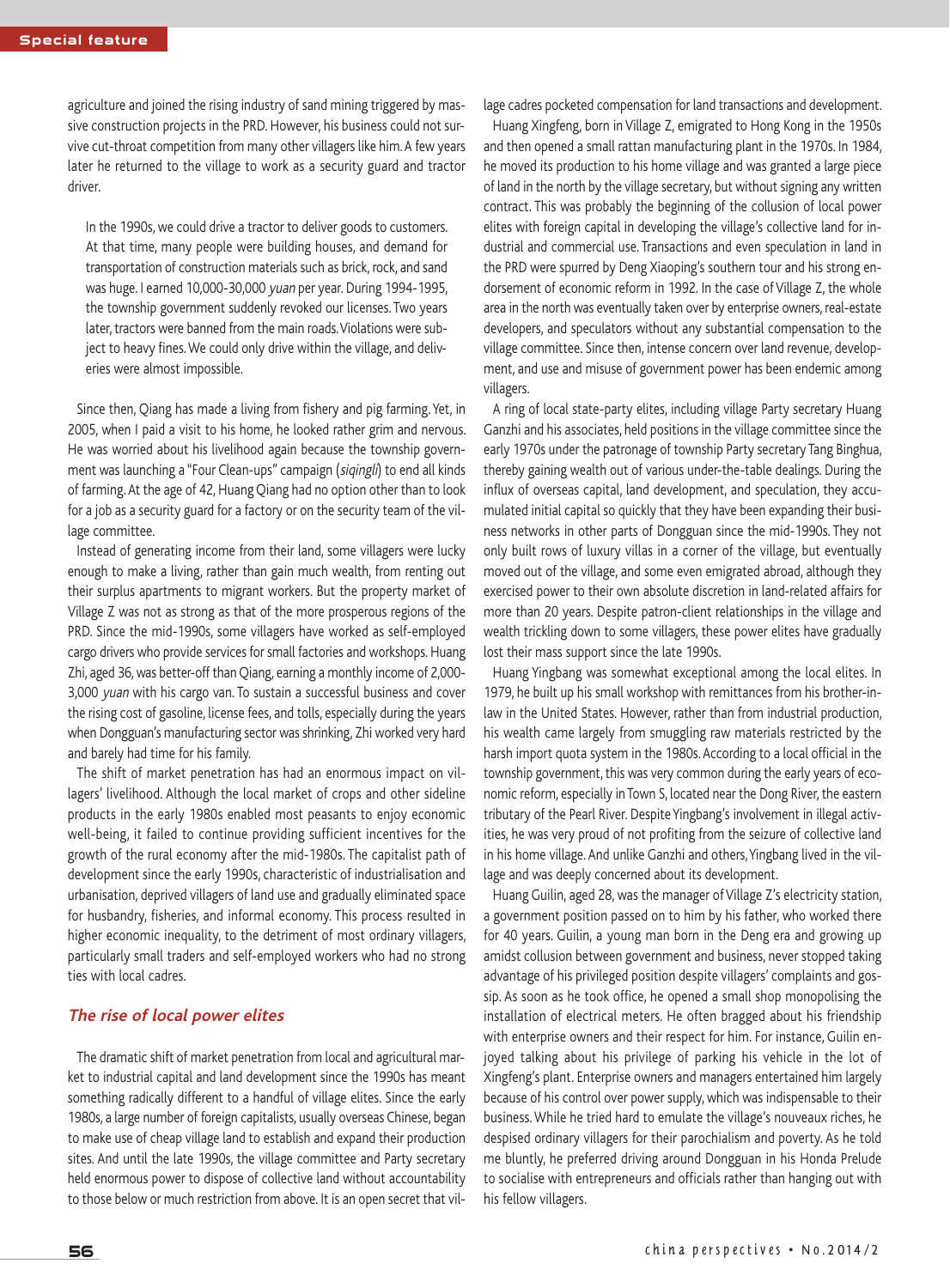#### **Resistance to proletarianisation and localisation**

The stories above confirm the findings of the Chinese local state's predatory nature. (18) Indeed, the process of class restructuring and differentiation is the background against which we understand territorial politics at Village Z. In contrast to the stories of class formation of power elites, the class experience of ordinary villagers could be termed as proletarianisation, i.e., landless people being forced to join the army of wage labour. Yet, most tried hard to avoid ending up as low-end factory wage-earners, which is why there were only three factory workers among the 50 villagers I met.

Proletarianisation is never a process without active or passive resistance. During the industrial revolution of Europe, small peasants did not join the ranks of labour unless they were left with no land or other means of subsistence. Farmers and artisans fought against the factory system in the nineteenth century. (19) The peasants and indigenous people of colonies refused to join industrial work because they preferred more leisure to engage in cash income until subsistence farming was destroyed by colonisation and heavy taxes levied by colonial authorities. (20) Most local people of Village Z refused to join the migrant workers for cultural rather than economic reasons. They differentiated themselves from migrant "peasant workers" (mingong) to affirm their status, cultural identity, and way of life as "local people" (bendiren). Generally speaking, they preferred to enjoy more individual autonomy and freedom in work.Wage work, subject to high labour intensity and discipline in factories, was never regarded by locals as a promising career. And most local people, not highly educated and speaking Cantonese as well as their more localised dialect, were not accustomed to speaking the Putonghua that was the lingua franca among factory workers of different origins. In sum, their resistance to proletarianisation took the shape of localisation in one way or another.

When I first met Huang Xingxing, aged 25, in 2004, he had just quit his job in a tyre factory. As a key member of the village's lion dance team, he participated in training with other local young people in their new ancestral hall. He enjoyed talking about lion dancing and hanging out with his friends rather than his regular job. He showed his frustration whenever he mentioned it:

I graduated from high school in 1995. The village committee introduced me to a rattan factory.Then I moved to a tyre factory in Town F. The work was really tough and 12 hours per shift. I moved and packaged those heavy and dirty tyres every day.Then I moved to another factory to work as a driver after I got my driver's license…The boss's wife was in charge of everything. She was mean and harsh. The salary was only 800 yuan per month. I couldn't take a break at all. Apart from driving, I had to take care of the machines. The shop floor was really hot. I was fed up with it and finally quit. It just so happens that our lion dance team is about to go to Vietnam for a competition. So I will look for another job after that.

Instead of seeing any prospects in his work, he dreamed of working as a professional lion dance artist. However, he told me that the birth of his son called an end to his dream. He understood that he could not rely solely on his wife, a factory worker, to support family. But he admitted that he always wanted to take a temporary break from work. In the summer of 2006, the township government subsidised members of the lion dance team to participate in a citywide competition. He immediately quit his job again for training and preparation.

While Xingxing's aversion to factory work was widely shared, his occupation is not typical among local young men. Most I met worked as security team members hired by the village committee or police officers for the local public security bureau branch. In 2006, the staff size of security and police officer reached around 100, an average of one law-enforcement officer per five households. These officers came from similar backgrounds. They were not highly educated and some had enlisted in the People's Liberation Army when they were around 20. Most veterans were recruited by the village committee as security officers. Yet the physical strength and combat skills of these young military veterans might not have been the major consideration.As Huang Bingyan, team leader of the security officers, explained, this recruitment policy was primarily intended to provide job opportunities for local people. In fact, although he always complained about the slackness of local people and preferred to hire non-locals, he was under constant pressure from local families to recruit their sons.

The expansion of the security ranks occurred alongside local people's feeling of being threatened by migrant workers from outside. The fact that "temporary residents" outnumbered the local population created a persistent demand for more security forces for the local community. It also reinforced a local sense of belonging and a defence mechanism against outsiders, especially migrant workers.The economic contribution to the village economy by workers from inland provinces was never recognised by locals. Instead, local residents positioned themselves in the role of maintaining local order and security while migrant workers were always portrayed as troublemakers bringing chaos to their home territory.

#### **Communal imagination and practices in conflict**

In sum, ordinary villagers developed a new sense of place in the midst of the breakdown of the rural economy, the rise of industrial capitalism, proletarianisation, and desperate attempts to escape from labour discipline. In other words, the collectivity and locality of this small village should be taken as a formation as well as a process in which multiple forces of territorisation and de-territorisation interact with one another.

In 2005, I was introduced to Village Z by a Township government cadre in charge of cultural affairs. Huang Jun,Guilin's father and the vice-director of the Zhixing Lion Dance Team, was my first local informant. He began his volunteer work there after his retirement. We met in a big three-storey building called the "Zhixing Cultural Centre" (see Photo 1), the office and training site of the team.This was the newest and largest public building in the village, occupying a piece of land with an area of 6,000 metres in the north-eastern part of the village, facing southwest. It ran parallel to the village's ancestral hall, a 300-year-old historical building. Jun explained to me that it functioned as an ancestral hall for the Huang lineage in the past, especially for the villagers of the East Wing. The name of "Zhixing" also came

<sup>18.</sup> Minxin Pei, China's Trapped Transition: The Limits of Developmental Autocracy, op. cit.; Alvin Y. So, "Peasant conflict and the local predatory state in the Chinese countryside," The Journal of Peasant Studies,Vol. 34, No. 3-4, 2007, pp. 560-581.

<sup>19.</sup> Stephen Marglin, "What do Bosses do?", The Review of Radical Political Economics, Vol. 6, No. 2, 1974, pp. 60-112; Michael Perelman, The Invention of Capitalism:Classical Political Economy and the Secret History of Primitive Accumulation, Durham, Duke University Press, 2000.

<sup>20.</sup> Giovanni Arrighi,"Labor Supplies in Historical Perspective:A Study of the Proletarianisation of the African Peasantry in Rhodesia," Journal of Development Studies, Vol. 6, No. 3, 1970, pp. 197-234.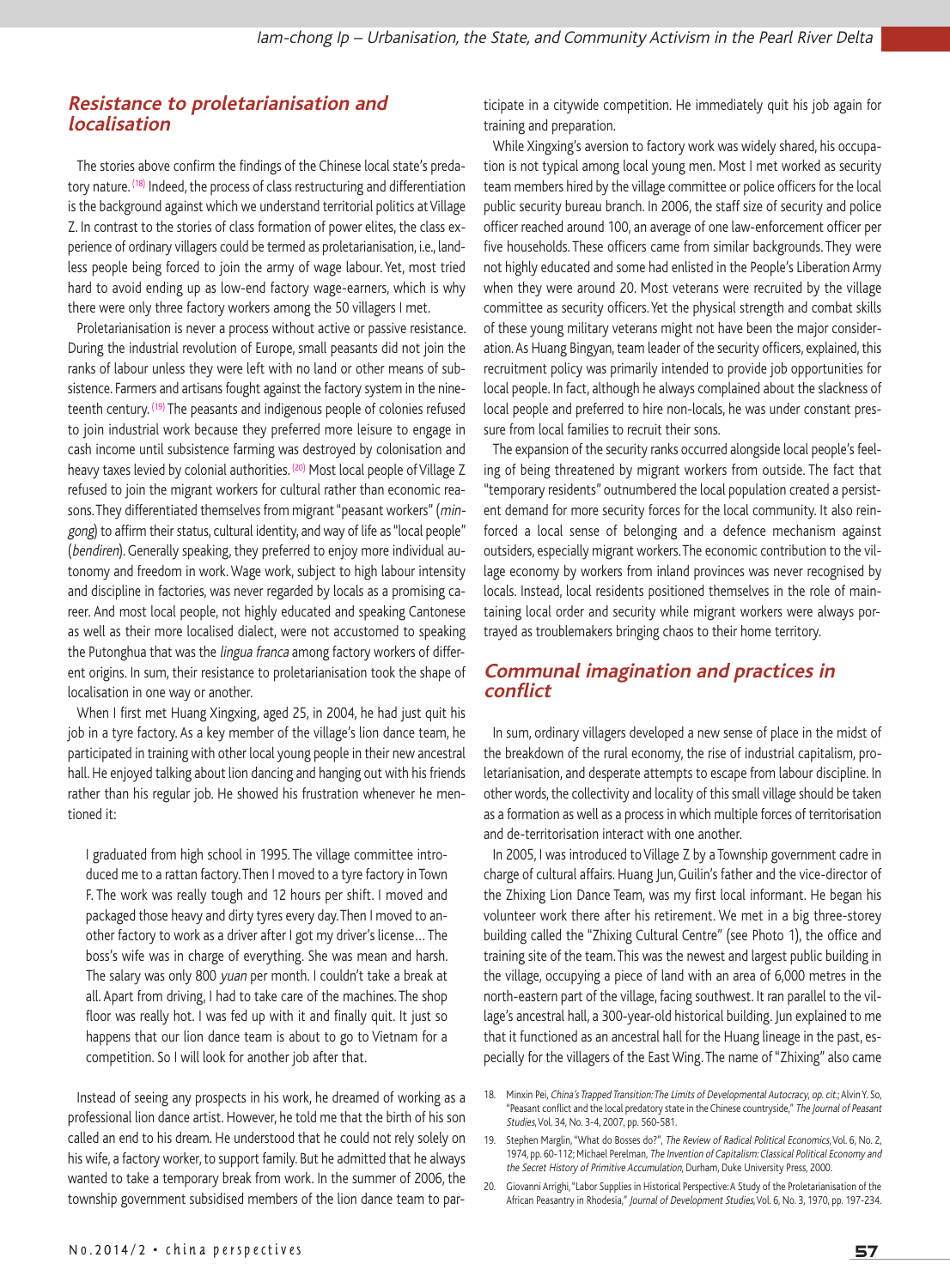

**Photo 1 –** Zhixing Cultural Centre. © Iam-chong Ip



**Photo 2 –** The festive parade of Jiangwang. © Iam-chong Ip

from the original name of their old ancestral hall, Zhixing Hall.When I wondered why the cultural centre was even larger than the office building of the village committee, Jun smiled without explanation.

HuangYingbang, a successful local entrepreneur, was the founder and director of the lion dance team. In the early 1990s, adult villagers were very irritated by problems of youth delinquency and school dropouts.Yingbang and some senior villagers came up with the idea of a lion dance team to recruit and organise the boys. To their surprise, the team made a success

and even won grand prize in a national competition in 1996. The villagers and even the cadres of the township government were very proud of it. In 1998, they raised some money from a rich fellow villager in Hong Kong for the construction of the cultural centre.

This project was a further development for channelling local or overseas villagers' newfound wealth from the market economy into building or restoring sites for community rituals. ForYingbang, despite his involvement in smuggling in the 1980s, the lion dance team earned him a good reputation and moral authority that eventually posed a challenge to the crumbling authority of village cadres. In fact,Yingbang had been in a feud with Ganzhi, the village Party secretary, since being kicked out of the village leadership in the late 1970s. It was clear that Yingbang's cultural centre project was an attempt to establish a domain and claim a new lineage territory parallel to the local party-state authority. The centre provided not only a training ground for the lion dance team, but also office space for village groups in the East Wing of Village Z.

In order to contain Yingbang's endeavour, Ganzhi rejected his request for a piece of land for the cultural centre. But Ganzhi finally backed down under pressure from the township government and the donor. Ganzhi responded by attempting to initiate an even larger project to construct a new village government building right in front of the cultural centre, perhaps as a physical demonstration of his power. However, due to the government's longstanding financial difficulties, he failed to raise sufficient funding for it. For various reasons, he left office in 2004 and the construction project was abandoned. This story sheds light on the process of making a locality. On the one hand, local elites can manage a new territorial space by revitalising lineage traditions, solidarity, and networks and getting around the patronclient relationship dominated by village cadres. On the other, collaboration with the upper levels of government and the overseas network of fellow villagers proves a successful strategy for maintaining their autonomy.

Many teenagers recruited by Yingbang to join the lion dance team in the late 1990s ended up working as security and police officers. In spite of his moral power and personal networks, Yingbang did not explicitly present himself as a competitor for political power in the village. Instead, socio-cultural purposes and religious functions still prevailed over politics in his circle. For example, the lion dance team represented the East Wing in the festive parade of Jiangwang, a patron god of the Huang's lineage who settled in Village Z and Village Q.

I attended the festive parade and celebration in 2006 (see Photo 2). On the second day of the tenth month of the lunar calendar, the male villagers of East Wing, West Wing, and Village Q took turns carrying the statue of Jiangwang around the region they called "Jinshan," an historic name for a territory that encompasses several of the present administrative districts. The rally not only visited sacred landmarks such as the Temple of Jiangwang, ancestral halls, and the Zhixing Cultural Centre, but also the homes and enterprises of some "big shots" who were typically donors to the celebration and to the office of the village committee. Along with spirits, deities, and ancestors, influential businessmen as well as local cadres were anchored to local places as guardians of the local ritual-political jurisdiction.

The process of ritual re-territorialisation was organised with and perpetuated by male social bonding and a communal sense of belonging rather than superstitious belief.After the rally, a big evening feast with singing and dancing performances, free to all villagers, was held in the cultural centre. The activities were shot through with communal solidarity, historical memory, and moral authority, constituting a space of minjian opposed to the ex-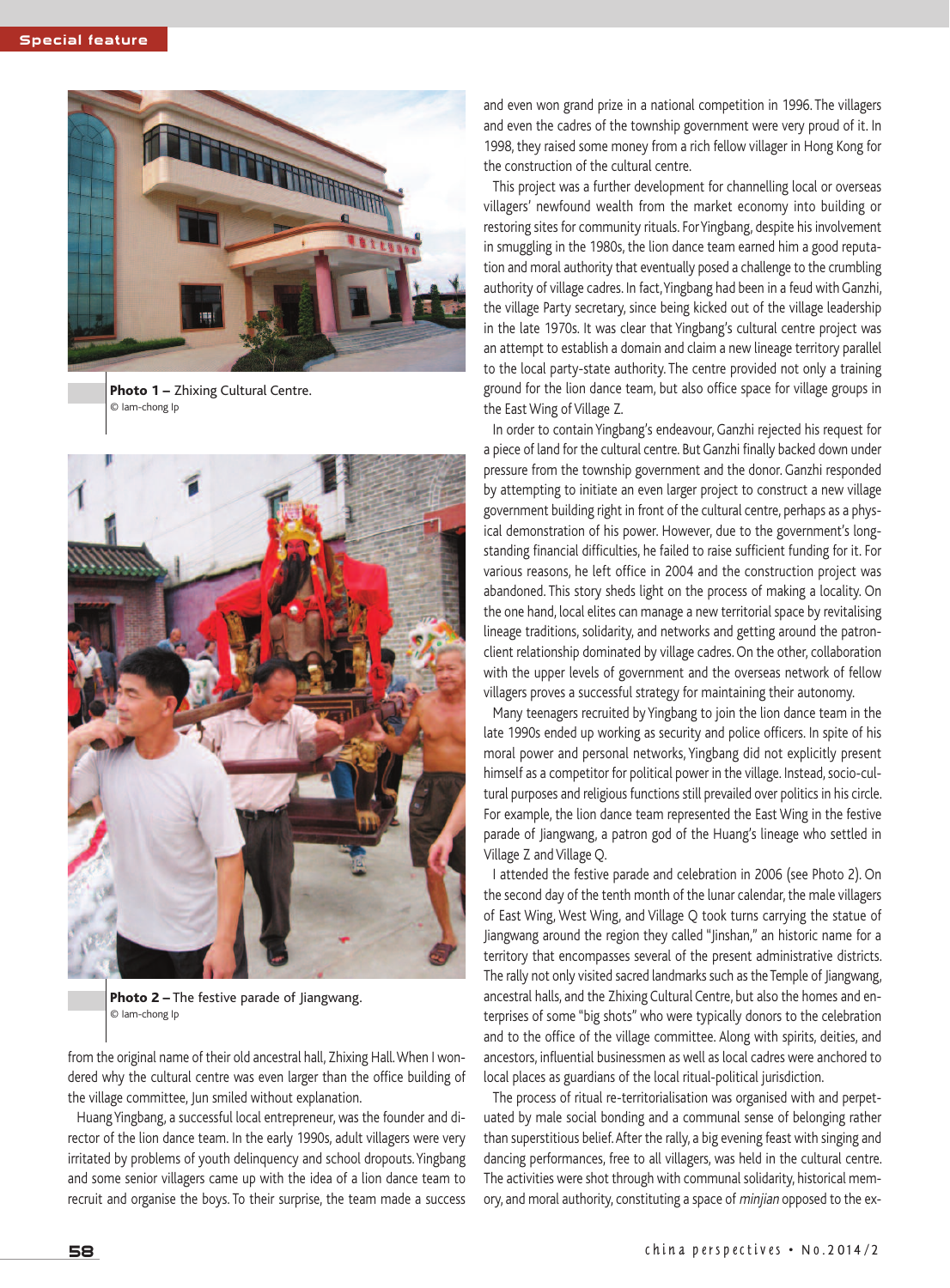ertion of state power.  $(21)$  By the end of the feast, Yingbang, satisfied with all the arrangements, remarked, "The show tonight is great and lively. This is what we mean by having fun with the people.What is taken from the people is used in the interests of the people. Forget about those official formalities. I don't want leaders' [lingdao] boring speeches at all. Having a good time with the people is the most important."

### **Lineage solidarity and electoral struggles**

There has been a proliferation of scholarship on the revival of lineage organisations and traditions vis-à-vis the higher orders of state power, especially in South China. <sup>(22)</sup> Sharing this observation, this study argues that the resurgence of ritual space and communal organisations can be seen as a popular movement for villagers to re-embody rural space and revolt against proletarianisation. It is a retrieval of social space from the drives of the modernising state back to the bodily practices of place-making.These practices re-activate the cyclical temporality of festival as well as the imagined spatiality of lineage, local, and spiritual place, rather than an unchecked linear progression featuring capitalist imperative, homogenisation of space, and physical discipline.

Lineage solidarity is not only staged and performed in rituals but also embedded deeply in social organisations, including descent groups characteristic of their place-bounded identities. Before the Chinese Communist Party came to power, these were small kinship or descent groups, sharing the family name "Huang" and claiming common respective descent.Villagers of the same kinship groups, renamed "production teams" in the Mao era, lived in the same neighbourhood and worshipped in their own ancestral hall symbolically affiliated with the Zhixing Hall for generations. Mao's collectivisation further strengthened their social relationships despite the name of "production team."Villagers of the same descent group worked together as a production and labouring unit for almost 30 years. Since the 1980s, after villagers quit farming, they were renamed "village groups," primarily functioning as residential clusters and basic interest groups as well. Heads of village groups, elected by villagers, were in charge of collecting rent for their agricultural land, although management was in the hands of the village committee. Collective ownership was perceived by villagers as an entitlement of not only the individual but also the descent group. Hence, the heads of village groups played an important role in local disputes.

After township Party secretary Tang Binghua stepped down in 2003, Huang Zhanji, one of Ganzhi's associates, succeeded Ganzhi in the post of village Party secretary. However Zhanji resigned very soon, and the party organisation nominated Huang Zhenhe as village Party secretary in 2004. Zhenhe, a villager as well as a descent group member born in the 1970s, left the village for education in the 1980s, joined the Party while at university in the 1990s, and worked as a factory manager for more than ten years before he took office. He was regarded by villagers as an outsider and a "puppet" controlled by Ganzhi's associates. Villagers led by most descent groups took this chance to challenge party-state authority. Instead of posing physical challenges to the Party leadership, they decided to play it safe by staging a protest outside an electronics factory and accusing its owner of occupying their village land without compensation. Some even used a tractor to push down the wall, and the township government sent a team of riot police to disperse the crowd.They made their voices loud enough to be heard by upper-level cadres, but without being confrontational toward the government.

In 2005, protest leaders Yuezhen and Zhikun were supported by villagers, especially village heads, to run for election. Despite protests from villagers, the Party secretary and township government refused to put their names on the ballot in the first round. However more than 400 villagers used the space provided on the ballots for "write-ins" (lingxuan taren) to support them. As a result, Huang Zhiyuan and Huang Zhigang, Party members and candidates selected by the Party, failed to gain more than half of the votes, and another round of voting had to be held. In the second round, probably in fear of protests and even riots, the township government agreed to put Yuezhen and Zhikun's names on the ballot. They finally won the election with more than 700 votes and became chairperson and member of the village committee, respectively. It was believed that the extra votes they gained came fromYingbang, who encouraged villagers, especially members and supporters of his lion dance team, to write in the name of Guilin, the electricity station manager, in the first round. But Guilin announced his withdrawal from the election in the second round and his votes went to Yuezhen and Zhikun.

After the election, the land dispute continued with the conflict between the Party secretary and village descent groups. Zhenhe proposed to sell most of the remaining land to developers and to construct factory buildings for rental on the rest. However, many villagers preferred to divide the land among the village committee and village groups first and then develop the plots of land. Huang Qiu, one of village group heads, used the logic of lineage division to justify their proposal.

It doesn't make sense to put all the land together. Division is normal. It is just like a father with his grown-up sons. Division of land and property is the rule. How could they live and work together?

The village committee was portrayed as the father by villagers, who saw themselves as his offspring, obedient yet entitled to a share of the family property. The moral economy,  $(23)$  inspired by the metaphors of lineage, branch (fenfang), and family, prevailed over any concept of socio-economic justice and civil rights. Villagers succeeded in demanding distribution of the annual revenue derived from agricultural land according to village groups and temporarily halted the Party secretary's project. Local solidary groups, such as temple and lineage groups, provide informal institutions that hold local authorities accountable for the public good.  $(24)$  But their power, confined to the distribution of interests, proves to be a cellular form of resist-

- 21. Mayfair Mei-hui Yang, Gifts, Favors, and Banquets: The Art of Social Relationships in China, Ithaca, NY, Cornell University Press, 1994, p. 317; Mayfair Mei-hui Yang,"Spatial Struggles: Postcolonial Complex, State Disenchantment, and Popular Reappropriation of Space in Rural Southeast China," The Journal of Asian Studies, Vol. 63, No. 3, 2004, pp. 719-755.
- 22. Mayfair Mei-Hui Yang, "Spatial Struggles: Postcolonial Complex, State Disenchantment, and Popular Reappropriation of Space in Rural Southeast China," art. cit.; Tangbiao Xiao, "Analysis of the Impact of Lineage on the Power Distribution and Operation in Village Governance," Journal of Beijing Administrative College, No. 3, 2002, pp. 1-6; Tangbiao Xiao, "Clan and Village Government in Today's China," Journal of Literature, History & Philosophy, No. 4, 2006, pp. 156-163; Chee-Beng Tan (ed), Southern Fujian: Reproduction of Traditions in Post-Mao China, Hong Kong, The Chinese University Press, 2006.
- 23. This concept, firstly developed by Edward P. Thompson and James C. Scott, refers to the moral perception and reasoning of peasants and artisans in pre-capitalist societies. According to their historical studies, communal consensus and the norm of reciprocity, rather than market-driven calculative rationality, matter in people's social action. Please see T. C. Arnold,"Rethinking Moral Economy," American Political Science Review,Vol. 95, No. 1, 2001, pp. 85-95; James C. Scott, The Moral Economy of the Peasant, New Haven and London, Yale University; Edward P. Thompson, "The Moral Economy of The English Crowd in the Eighteen Century," Customs in Commons, New York, The New Press, 1971, pp. 185-258.
- 24. Lilly L. Tsai,"Solidary Groups, Informal Accountability, and Local Public Goods Provision in Rural China," American Political Science Review,Vol. 101, No. 2, 2007, pp. 355-372.